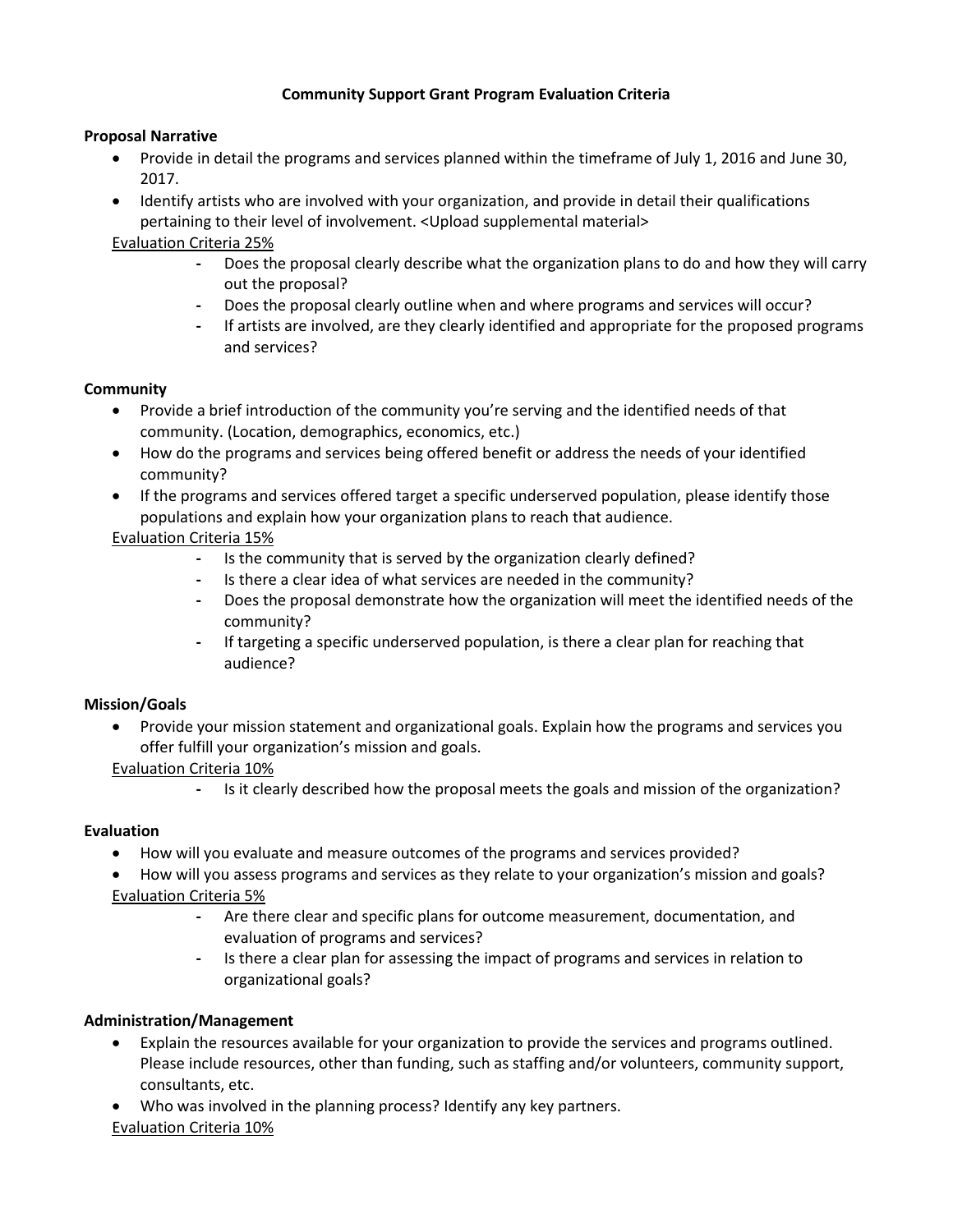- **-** Does the proposal clearly indicate that the organization has the capacity (staffing, support, resources, etc.) to carry out their plan?
- **-** Is it clearly outlined who will be involved?

#### **Accessibility**

How does your organization specifically make the arts accessible for people with mental and physical disabilities, older adults, veterans, and people living in institutions who wish to attend or participate in the programs and services offered?

Evaluation Criteria 10%

**-** Does the applicant specifically describe how they will make the arts accessible for people with mental and physical disabilities, older adults, veterans, and people living in institutions who wish to attend or participate in the programs and services offered?

#### **Marketing/Promotion**

 Describe the marketing and promotion strategy for engagement and interaction with your community. Evaluation Criteria 5%

**-** Does the organization have a sufficient and feasible marketing/promotion strategy?

#### **Budget**

Evaluation Criteria 20%

- **-** Does the budget demonstrate financial stability?
- **-** Are there diverse and appropriate funding sources?
- **-** Does the budget demonstrate strong financial support from key partners?
- **-** Does the budget seem appropriate for the proposed programs and services?

## *\*Supplemental Funding Available\**

*Please select any of the below categories that apply to your organization. Supplemental grant funding is available in these specific categories.*

**Rural Arts Access** (up to \$1000 in funding available. Expenses and income must be clearly outlined in the budget.)

 The Wyoming Arts Council encourages organizations to provide programs and services specifically in rural and underserved communities. These funds are specifically for outreach into communities that are beyond your organization's traditionally targeted audiences. If applicable, identify the rural or underserved community/audience you will be targeting, and provide in detail the specific outreach programs and services your organization will provide.

Evaluation Criteria- Yes/No Funding

**-** Does the organization specifically provide quality outreach programs or services in rural and underserved communities?

**Folk and Traditional Arts** (up to \$1000 in funding available. Expenses and income must be clearly outlined in the budget.)

 The Wyoming Arts Council encourages organizations to provide specific programs and services that incorporate Folk and Traditional Arts and Artists. If applicable, describe in detail your plan for including these arts and artists in your programs and services.

Evaluation Criteria- Yes/No Funding

**-** Does the organization include Folk and Traditional Arts or Artists in their programs and services?